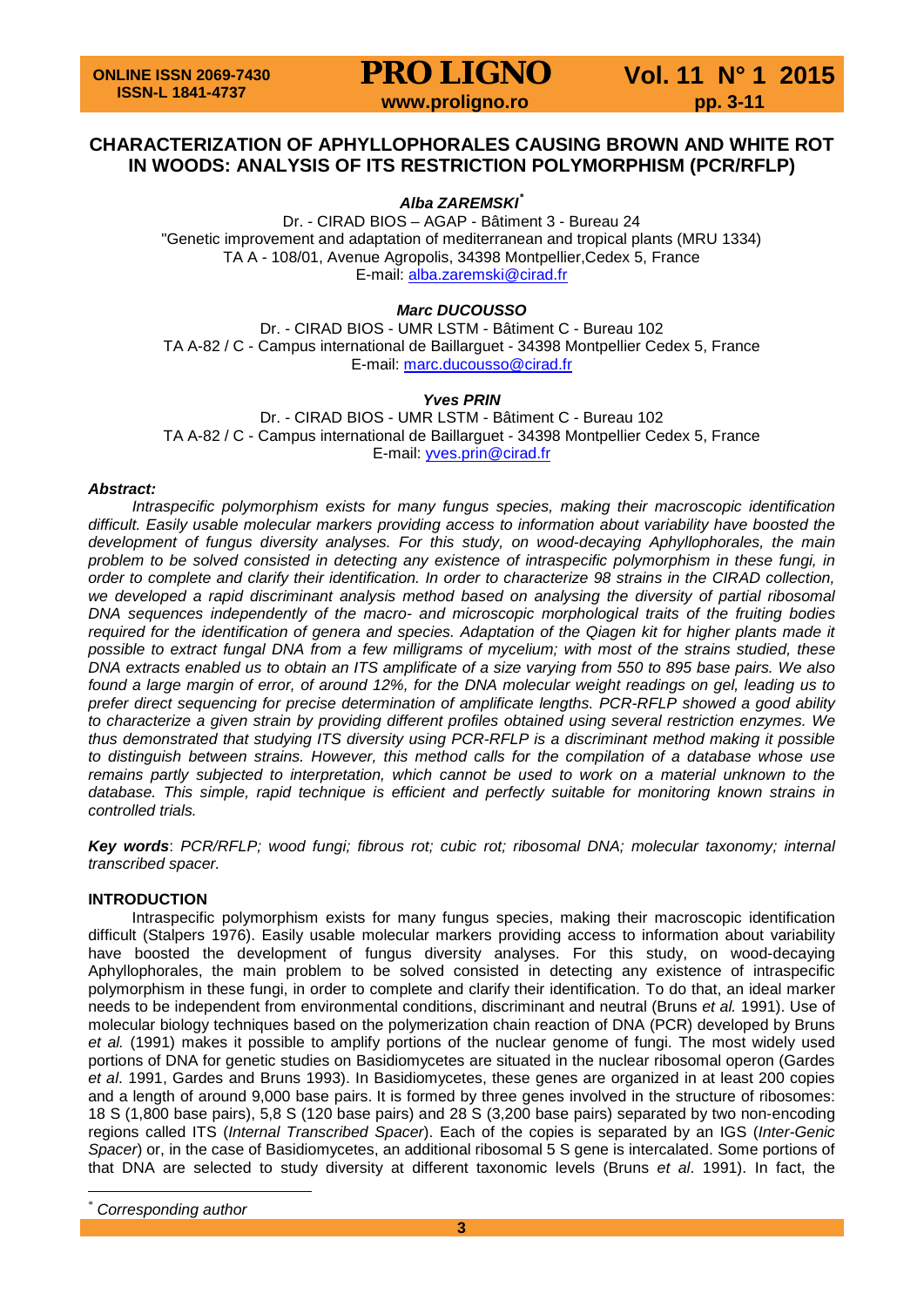# **PRO LIGNO** Vol. 11 N° 1 2015<br>www.proligno.ro pp. 3-11

ribosomal operon contains some portions that vary little, enabling interspecific studies at genus and family level, and some portions that are highly variable, enabling studies between close species or of intraspecific variability (Bruns *et al.* 1991, Hillis *et al*. 1991).

The CIRAD laboratory holds 500 strains of fungi responsible for decay in tropical and temperate woods; most of these strains were determined between 1952 and 1982 based on morphological and anatomical traits of the fruiting bodies from which they came. Some species are represented by dozens of strains, such as *Pycnoporus sanguineus, Trametes versicolor, Donkioporia expansa* and *Spongipellis spumeus* without it being possible to know whether that multiplicity corresponds to true genetic diversity. It soon appeared that using molecular techniques for better knowledge of these strains would be beneficial for the good conservation, management and use of this biological heritage. Indeed, molecular tools can be used to work at several taxonomic levels, including families, genera and intraspecific variability (White *et al*. 1990; Bruns *et al.* 1991, Gardes and Bruns 1993). To do that, it is necessary to implement different methods, such as obtaining mycelium free of any trace of exogenous DNA, DNA purification by successive stages, PCR amplification of the target sequence, use of restriction enzymes capable of cleaving the DNA so as to generate interpretable restriction profiles (Zaremski *et al*. 1998) and ITS sequencing. The sequences obtained are then compared with sequences in databases (NCBI) using NCBI BLASTn. The comparison with sequences displaying high or even total homologies (varying from 80 to 100%) could provide some indications on the taxonomic position and diversity of these Basidiomycetes (Jasalavich *et al*. 2000, Moreth and Schmidt 2000, Göller *et al*. 2003).

Thus, to complete the characterization of our strains and explore any intraspecific diversity among Basidiomycetes, all of which are Aphyllophorales decaying wood by brown and white rot, in the CIRAD strain collection, we chose to use PCR/RFLP and DNA sequencing.

### **METHOD AND MATERIALS**

### **CIRAD strain collection**

The CIRAD Forest Department has a collection of wood-decaying fungus cultures (Fig. 1). The collection is primarily the culmination of surveys and isolations carried out during work trips between 1952 and 1982. It mostly contains wood-decaying Basidiomycetes from hot regions; some species collected in France have been added to it to broaden our frame of reference.

All the identifications were made from fruiting bodies collected in the field, not from the traits of cultures, or morphological and anatomical traits of the vegetative system alone.



*Fig. 1. Partial view of the collection of strains (Aphyllophorales) in the CIRAD Laboratory.*

### **Biological material**

Ninety-eight strains of Basidiomycetes, all belonging to the order of the Aphyllophorales, were chosen from the CIRAD collection. Their characteristics are presented in Table 1. These Basidiomycetes were identified using conventional classification criteria, such as morphology and the usual physiological and biochemical characteristics. All these strains were chosen for their easy culturing, their representativeness of the diversity in the collection (white or brown rot, tropical or temperate fungus) and the reality of fungal attacks in timber.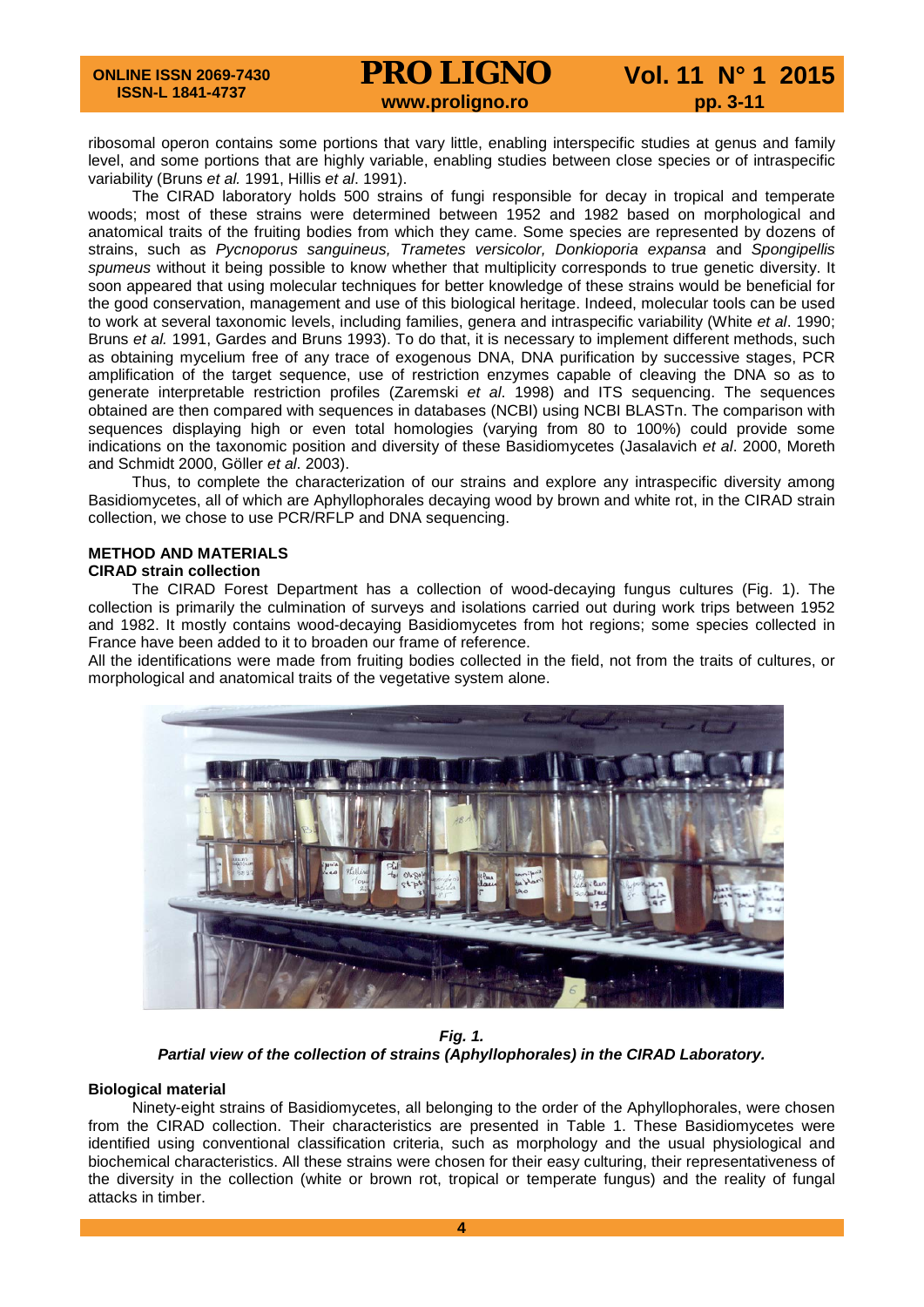**PRO LIGNO** Vol. 11 N° 1 2015<br>www.proligno.ro pp. 3-11

*Table 1*

## *List of the 98 fungus species studied, reference number, strain origin and type of rot.*

| <b>Name Fungus</b>       | N° Réf.    | Origine                                | Rot*         |  |  |  |
|--------------------------|------------|----------------------------------------|--------------|--|--|--|
| Abortiporus biennis      | 4399       | Bois indéterminé, France, 1970         | F            |  |  |  |
| Abortiporus biennis      | 4354       | H.D.                                   | F            |  |  |  |
| Amylostereum areolatum   | 9026       | Picea abies, Allemagne, 1978           | F            |  |  |  |
| Antrodia serialis        | 153        | Bois indéterminé, Afrique du Sud, 1981 | C            |  |  |  |
| Bjerkandera adusta       | 147        | Pterocarpus soyauxii, Cameroun, 1981   | F            |  |  |  |
| Cerrena unicolor         | 3948       | Pycnanthus angolensis, Cameroun, 1953  | F            |  |  |  |
| Climacocystis borealis   | 526        | H.B.                                   | F            |  |  |  |
| Coniophora puteana       | CBS.132.70 | C.B.S.                                 | $\mathsf{C}$ |  |  |  |
| Daedaleopsis confragosa  | 4033       | H.B.                                   | F            |  |  |  |
| Donkioporia expansa      | 4415       | H.B.                                   | F            |  |  |  |
| Donkioporia expansa      | 3021       | H.B.                                   | F            |  |  |  |
| Favolus alveolaris       | 975        | Bois indéterminé, Côte d'Ivoire, 1975  | F            |  |  |  |
| Favolus mori             | 3705       | H.B.                                   | F            |  |  |  |
| Fibroporia vaillantii    | 4491       | H.D.                                   | $\mathsf{C}$ |  |  |  |
| Fistulina hepatica       | CBS.161.30 | C.B.S.                                 | C            |  |  |  |
| Flavodon flavus          | 5988       | H.B.                                   | F            |  |  |  |
| Fomes fomentarius        | 4549       | Betula sp., France, 1970               | F            |  |  |  |
| Fomes fomentarius        | 3470       | Quercus sp., France, 1978              | F            |  |  |  |
| <b>Fomes fomentarius</b> | 4547       | H.B.                                   | F            |  |  |  |
| Fomitopsis officinalis   | 4343       | H.B.                                   | $\mathsf C$  |  |  |  |
| Fomitopsis officinalis   | 543        | H.D.                                   | $\mathsf{C}$ |  |  |  |
| Fomitopsis pinicola      | 4311       | H.B.                                   | $\mathsf C$  |  |  |  |
| Fomitopsis pinicola      | 4295       | H.B.                                   | C            |  |  |  |
| Ganoderma adspersum      | 4229       | H.B.                                   | F            |  |  |  |
| Ganoderma applanatum     | CBS 175.30 | C.B.S.                                 | F            |  |  |  |
| Ganoderma lucidum        | 4301       | Quercus sp., France, 1982              | F            |  |  |  |
| Ganoderma resinaceum     | 4361       | H.B.                                   | F            |  |  |  |
| Ganoderma resinaceum     | 4351       | H.B.                                   | F            |  |  |  |
| Ganoderm resinaceum      | 4143       | H.B.                                   | F            |  |  |  |
| Ganoderma sp.            | 4356       | H.B.                                   | F            |  |  |  |
| Ganoderma sp.            | 4355       | H.B.                                   | F            |  |  |  |
| Gloeophyllum abietinum   | 155        | Picea sp., France, 1980                | C            |  |  |  |
| Gloeophyllum odoratum    | 590        | H.D.                                   | $\mathsf{C}$ |  |  |  |
| Gloeophyllum trabeum     | CBS.900.73 | C.B.S.                                 | $\mathsf{C}$ |  |  |  |
| Hericium coralloides     | CBS 206.29 | C.B.S                                  | F            |  |  |  |
| Hericium coralloides     | 9910       | H.B.                                   | F            |  |  |  |
| Heterobasidion annosum   | 2031       | H.B.                                   | F            |  |  |  |
| Heterobasidion annosum   | 4278       | H.B.                                   | F            |  |  |  |
| Hexagonia hydnoides      | E 749      | Bois indéterminé, Guyane, 1982         | F            |  |  |  |
| Hexagonia nitida         | CBS.212.53 | C.B.S.                                 | F            |  |  |  |
| Hexagonia nitida         | 4419       | H.B.                                   | F            |  |  |  |
| Hymenochaete tabacina    | 701        | H.B.                                   | C            |  |  |  |
| Inonotus radiatus        | 486        | H.B.                                   | F            |  |  |  |
| Irpex flavus             | 1004       | H.B.                                   | F            |  |  |  |
| Laetiporus sulphureus    | 440        | H.B.                                   | C            |  |  |  |
| Lenzites betulinus       | CBS.102.11 | C.B.S.                                 | F            |  |  |  |
| Meripilus giganteus      | 301        | Bois indéterminé, France, 1975         | F            |  |  |  |
| Meripilus giganteus      | 4357       | H.D.                                   | F            |  |  |  |
| Merulius tremellosus     | 6550       | Ouvrage hydraulique, France 1978       | F            |  |  |  |
| Merulius tremellosus     | CBS.217.56 | C.B.S.                                 | F            |  |  |  |
| Oligoporus caesius       | 5921       | C<br>H.D.                              |              |  |  |  |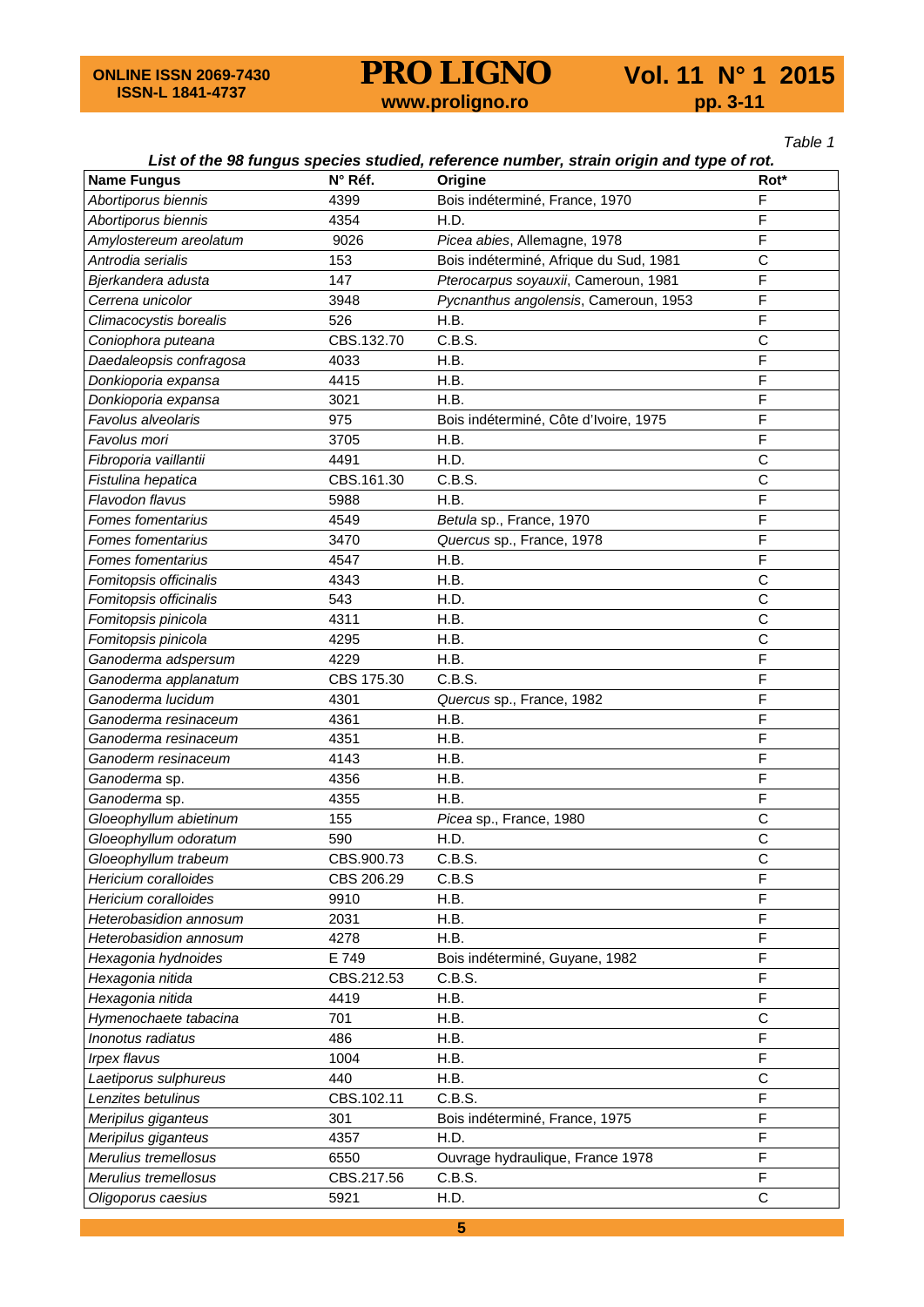**ONLINE ISSN 2069-7430 ISSN-L 1841-4737**

**PRO LIGNO** Vol. 11 N° 1 2015<br>www.proligno.ro pp. 3-11

| Oligoporus caesius         | 4119       | H.D.                                   | $\mathsf C$  |  |  |  |  |
|----------------------------|------------|----------------------------------------|--------------|--|--|--|--|
| Oligoporus caesius         | 4502       | H.D.                                   | $\mathsf{C}$ |  |  |  |  |
| Oligoporus stipticus       | 332        | H.D.                                   | C            |  |  |  |  |
| Oxyporus latemarginatus    | CBS.298.33 | C.B.S.                                 | F            |  |  |  |  |
| Oxyporus latemarginatus    | 4211       | Bois indéterminé, Madagascar, 1971     | F            |  |  |  |  |
| Oxyporus latemarginatus    | 279        | Bois indéterminé, Madagascar, 1971     | F            |  |  |  |  |
| Oxyporus latemarginatus    | 365        | H.B.                                   | F            |  |  |  |  |
| Oxyporus sp.               | 4370       | Terminalia superba, France, 1979       | F            |  |  |  |  |
| Perenniporia fraxinea      | 190        | H.D.                                   | F            |  |  |  |  |
| Perenniporia medulla-panis | 4597       | Prunus avium, france, 1978             | F            |  |  |  |  |
| Perenniporia subacida      | 985        | Bois indéterminé, Guyane, 1975         | F            |  |  |  |  |
| Perenniporia subacida      | 549        | H.D.                                   | F            |  |  |  |  |
| Perenniporia subacida      | 4553       | H.D.                                   | F            |  |  |  |  |
| Phellinus ferreus          | 3618       | Teminalia superba, Côte d'Ivoire, 1975 | $\mathsf F$  |  |  |  |  |
| Phellinus pini             | 202        | H.B.                                   | F            |  |  |  |  |
| Phellinus pomaceus         | 300        | H.D.                                   | F            |  |  |  |  |
| Phellinus punctatus        | 3918       | H.D.                                   | F            |  |  |  |  |
| Phellinus torulosus        | 223        | H.D.                                   | F            |  |  |  |  |
| Phlebiopsis roumeguerei    | 6570       | Quercus, Drôme, 1970                   | F            |  |  |  |  |
| Podoscypha bolleana        | 5430       | Bois indéterminé, Côte d'Ivoire, 1967  | F            |  |  |  |  |
| Podoscypha petalodes       | 4317       | Bois indéterminé, Pakistan, 1962       | F            |  |  |  |  |
| Podoscypha ursina          | 7034       | H.B.                                   | F            |  |  |  |  |
| Polyporus melanopus        | 900        | H.D.                                   | F            |  |  |  |  |
| Polyporus melanopus        | 3602       | H.D.                                   | F            |  |  |  |  |
| Polyporus melanopus        | 182        | H.D.                                   | F            |  |  |  |  |
| Poria placenta             | CBS.384.82 | C.B.S.                                 | C            |  |  |  |  |
| Rigidoporus lineatus       | 1194       | Vochysia sp., Guyane, 1982             | F            |  |  |  |  |
| Rigidoporus ulmarius       | 3027       | H.B.                                   | F            |  |  |  |  |
| Serpula lacrymans          | CBS 235.33 | C.B.S.                                 | $\mathsf{C}$ |  |  |  |  |
| Spongipellis spumeus       | 314        | H.D.                                   | F            |  |  |  |  |
| Spongipellis spumeus       | 986        | H.D.                                   | F            |  |  |  |  |
| Spongipellis spumeus       | 4566       | H.B.                                   | F            |  |  |  |  |
| Spongipellis spumeus       | 988        | H.D.                                   | F            |  |  |  |  |
| Spongipellis spumeus       | 154        | H.D.                                   | F            |  |  |  |  |
| Spongipellis spumeus       | 349        | H.D.                                   | F            |  |  |  |  |
| Stereum rugosum            | 3837       | Quercus ilex, Ardèche 1960             | F            |  |  |  |  |
| Stereum sanguinolentum     | CBS.529.50 | C.B.S.                                 | F            |  |  |  |  |
| Trametes odorata           | 4166       | H.D.                                   | F            |  |  |  |  |
| Trametes odorata           | 166        | H.D.                                   | $\mathsf F$  |  |  |  |  |
| Trametes odorata           | 534        | H.D.                                   | $\mathsf F$  |  |  |  |  |
| Trametes pubescens         | 288        | Betula sp., France, 1970               | F            |  |  |  |  |
| Trametes versicolor        | 171        | Fagus sylvatica, France, 1970          | F            |  |  |  |  |
| Trametes versicolor        | 34671      | Bois indéterminé, Portugal, 1969       | F            |  |  |  |  |
| Trametes versicolor        | CBS.737.85 | F<br>C.B.S.                            |              |  |  |  |  |
| Trametes versicolor        | 32745      | F<br>Fagus sylvatica, France, 1979     |              |  |  |  |  |
| Trametes zonatus           | 287        | Bois indéterminé, Madagascar 1970      | $\mathsf F$  |  |  |  |  |
| Xylobus frustulatus        | 4420       | $\mathsf F$<br>H.B.                    |              |  |  |  |  |

*Type of rot\*; C: cubic; F: fibrous; H.D.: Herbier A. DAVID; H.B.: Herbier J. BOIDIN; C.B.S.: Centraal Bureau voor Schimmelcultures, Pays-Bas.*

### **Restriction polymorphism (RFLP)**

The ITS restriction reactions were carried out with 15µl of amplificate and 5µl of a mixture of 2.5µl ultra-pure H<sub>2</sub>O, 2µl of a reagent corresponding to the enzyme and 5 units of enzyme. The reactions took place at 37°C overnight with the enzymes AluI (5'AG^CT3'), Sau96 (5'G^GNCC3') and for 1 hour at 60°C for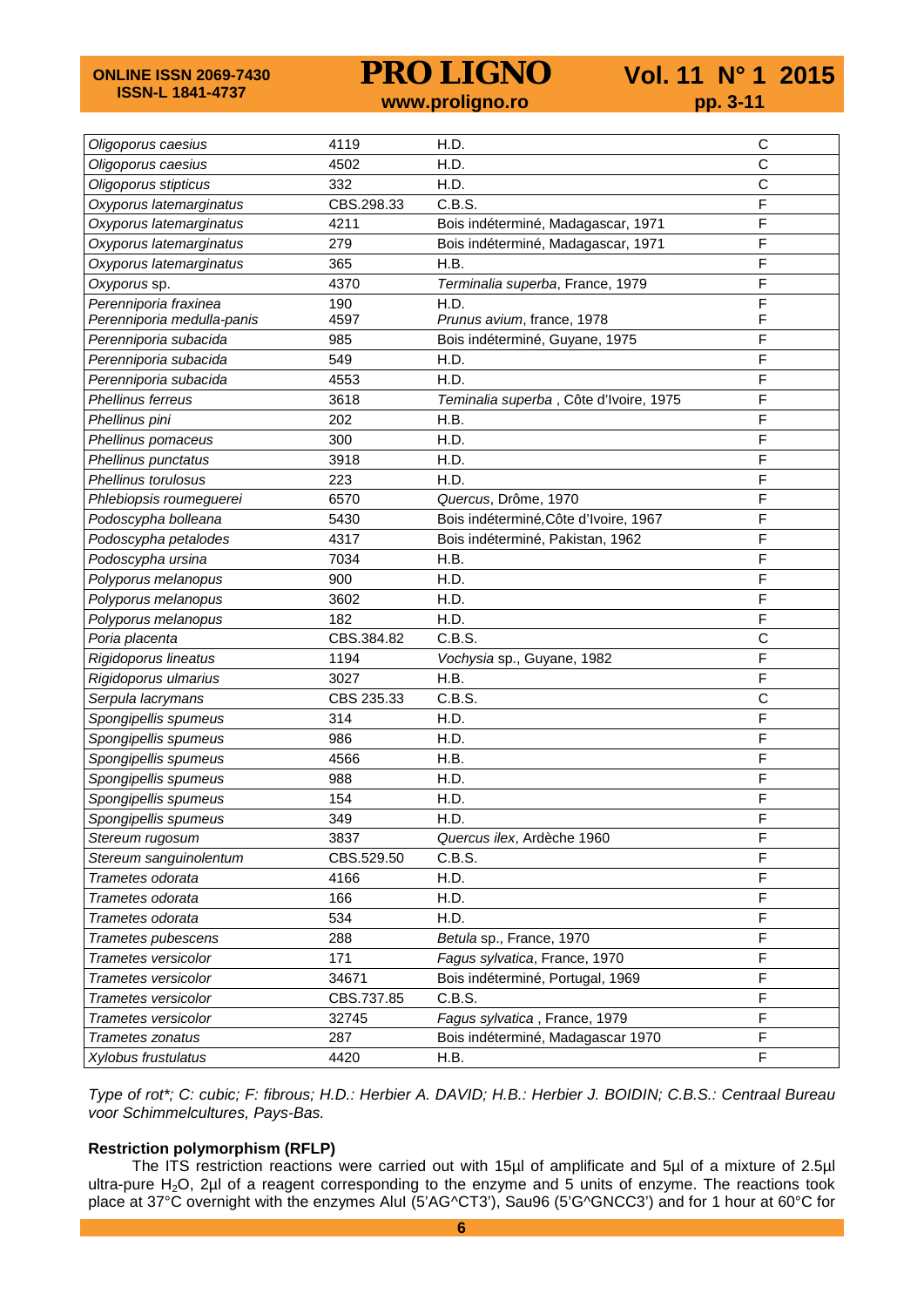#### TaqI (5'T^CGA3').

For each of the stages described below (DNA purification, ITS amplification and ITS digestion by different restriction enzymes), the DNA was visualized in UV after electrophoresis on agarose gel containing ethidium bromide (ETB) at 2µg.ml<sup>-1</sup>. The control gels were done in TBE 1X with different types of agarose and different migration conditions depending on the cases.

Deposits were placed in the wells of the different gels in 13µl of a mixture comprising 10µl of the solution (purified DNA, PCR products or amplified DNA digestion products) and 3µl of loading buffer (bromophenol blue, 87% glycerol, 0.5M EDTA, xylene cyanol FF). Molecular weight markers VIII and XIII (Bœhringer Mannheim) were placed either side of the gel to estimate the number of base pairs of the fragments obtained.

#### **RESULTS**

#### **ITS amplification and restriction polymorphism (RFLP) analysis**

It was possible to estimate the length of the amplified fragments for 88 ITS amplificates obtained on the 98 studied strains (Table 2). Ten strains could not be amplified; these displayed a coloured product after DNA extraction. The strains were: *Bjerkandera adusta*, *Flavodon flavus*, *Fomes fomentarius*, *Ganoderma resinaceum*, *Oligoporus caesius*, *Phellinus pomaceus*, *Poria placenta*, *Trametes versicolor*, *Trametes zonatus* and *Xylobolus frustulatus*.

The evaluation of the number of ITS base pairs for the different strains revealed ITS with a length of between 560 and 895 bp. Forty-five percent of the ITS studied had a length of between 600 and 650 bp, 16% between 650 and 675 bp and 17% between 725 and 750 bp. The remaining 20% of strains were divided up, outside the previously mentioned classes, between 550 and 895 bp for the length of their ITS.

Within the same species, we found some differences in molecular weights of 40 to 100 base pairs. Those differences corresponded to a margin of error of around 12% for DNA molecular weight readings on agarose gel.

Table 2 shows only the sum of the base pairs of the fragments obtained for each strain by the restriction enzymes TaqI, Sau96A and AluI. This sum was obtained by adding together the multitude of DNA fragments of variable sizes generated by enzymatic digestion then separated on agarose gel. To date, all these data constitute a library of restriction profiles per strain and per restriction enzyme.

The sum of the numbers of base pairs of the fragments of each restriction profile led to the identification of three situations (Table 2):

a. The sum of the numbers of base pairs of the fragments was equal to the number of base pairs of the undigested PCR product; this involved 6% of the strains.

b. The sum of the numbers of base pairs of the fragments was lower than the number of base pairs of the undigested PCR product; this involved 54% of the strains.

c. The sum of the number of base pairs of the fragments was higher than the number of base pairs of the undigested PCR product; this concerned 24% of the strains.

In addition, we found that 16% of the strains were not cleaved by the restriction enzymes.

#### *Table 2 Reference number of the strain, species, number of base pairs of the amplified ITS (88 strains) and sums of the numbers of base pairs of the fragments obtained for each strain with restriction enzymes TaqI, Sau96A and AluI*

### The strains not cleaved by the restriction enzymes are indicated by nd (nd: not digested).

<span id="page-4-0"></span>

| Strain reference<br>Species Sum of fragments |                         |       |                       |       | nbp of ITS |
|----------------------------------------------|-------------------------|-------|-----------------------|-------|------------|
| number                                       |                         |       | obtained with enzymes |       |            |
|                                              |                         | Taq I | Sau 96A               | Alu I |            |
| 4354                                         | Abortiporus biennis     | 663   | 790                   | 712   | 725        |
| 4399                                         | Abortiporus biennis     | 498   | 345                   | 600   | 625        |
| 9026                                         | Amylostereum areolatum  | 456   | 640                   | 600   | 600        |
| 153                                          | Antrodia serialis       | 601   | 420                   | 908   | 640        |
| 948                                          | Cerrena unicolor        | 638   | 735                   | 650   | 705        |
| 526                                          | Climacocystis borealis  | 1586  | 759                   | 1112  | 640        |
| CBS 132.70                                   | Coniophora puteana      | nd    | nd                    | nd    | 740        |
| 4033                                         | Daedaleopsis confragosa | 472   | 370                   | 540   | 560        |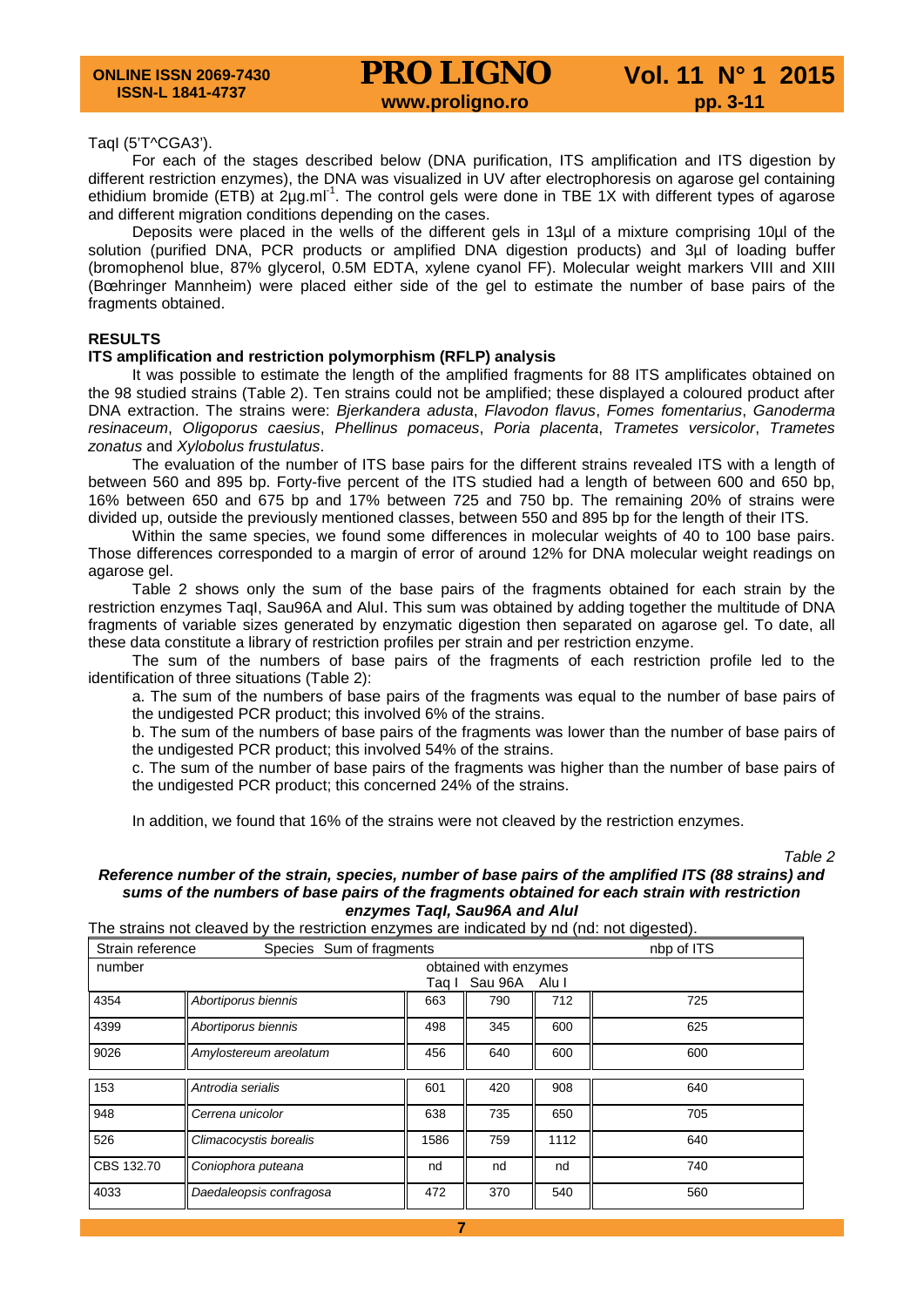**ONLINE ISSN 2069-7430 ISSN-L 1841-4737**

**PRO LIGNO** Vol. 11 N° 1 2015<br>www.proligno.ro pp. 3-11

| 4415       | Donkiopora expansa     | 1709 | 735  | 580  | 585 |
|------------|------------------------|------|------|------|-----|
| 3021       | Donkiopora expansa     | 552  | 565  | 360  | 625 |
| 975        | Favolus alveolaris     | 468  | 630  | 364  | 685 |
| 3705       | Favolus mori           | 498  | 620  | 490  | 625 |
| 4491       | Fibroporia vaillantii  | 724  | 970  | 789  | 655 |
| CBS 161.30 | Fistulina hepatica     | 871  | nd   | 1354 | 895 |
| 4549       | Fomes fomentarius      | 607  | 715  | 600  | 660 |
| 4547       | Fomes fomentarius      | 775  | 665  | 800  | 650 |
| 4343       | Fomitopsis officinalis | 632  | 670  | 635  | 685 |
| 543        | Fomitopsis officinalis | nd   | 635  | 600  | 625 |
| 4311       | Fomitopsis pinicola    | nd   | nd   | nd   | 665 |
| 4295       | Fomitopsis pinicola    | 470  | 490  | 550  | 605 |
| 4229       | Ganoderma adspersum    | nd   | 510  | 364  | 740 |
| CBS 175.30 | Ganoderma applanatum   | nd   | nd   | nd   | 580 |
| 4301       | Ganoderma lucidum      | 576  | 976  | 416  | 640 |
| 4361       | Ganoderma resinaceum   | 576  | 680  | 344  | 725 |
| 4351       | Ganoderma resinaceum   | 542  | 1280 | 960  | 710 |
| 4355       | Ganoderma sp.          | nd   | nd   | nd   | 625 |
| 4356       | Ganoderma sp.          | nd   | 840  | nd   | 615 |
| 155        | Gloeophyllum abietinum | 601  | 660  | 780  | 635 |
| 590        | Gloeophyllum odoratum  | 912  | 680  | 505  | 640 |
| CBS 900.73 | Gloeophyllum trabeum   | 576  | nd   | 1180 | 640 |
| CBS 206.29 | Hericium coralloides   | 457  | 670  | 640  | 635 |
| 9910       | Hericium coralloides   | nd   | 450  | 600  | 610 |
| 4278       | Heterobasidion annosum | nd   | 490  | nd   | 625 |
| 2031       | Heterobasidion annosum | 539  | nd   | 830  | 640 |
| E 749      | Hexagonia hydnoides    | 591  | 660  | 436  | 675 |
| 4419       | Hexagonia nitida       | 594  | 525  | 478  | 705 |
| CBS 212.53 | Hexagonia nitida       | 562  | 1380 | 600  | 655 |
| 701        | Hymenochaete tabacina  | 467  | 720  | 550  | 565 |
| 486        | Inonotus radiatus      | nd   | nd   | nd   | 765 |
| 1004       | <b>Irpex flavus</b>    | nd   | 350  | 600  | 615 |
| 440        | Laetiporus sulphureus  | 900  | nd   | 930  | 615 |
| CBS 102.11 | Lenzites betulinus     | 535  | 345  | 623  | 610 |
| 301        | Meripilus giganteus    | 599  | 260  | 740  | 635 |
| 4357       | Meripilus giganteus    | 966  | 685  | 1025 | 645 |
| 6550       | Merulius tremellosus   | 590  | nd   | 635  | 685 |
| CBS 217.56 | Merulius tremellosus   | 841  | 560  | 755  | 780 |
| 5921       | Oligoporus caesius     | nd   | 180  | 860  | 745 |
| 4119       | Oligoporus caesius     | 634  | 485  | 594  | 725 |
| 332        | Oligoporus stipticus   | 446  | 375  | 466  | 640 |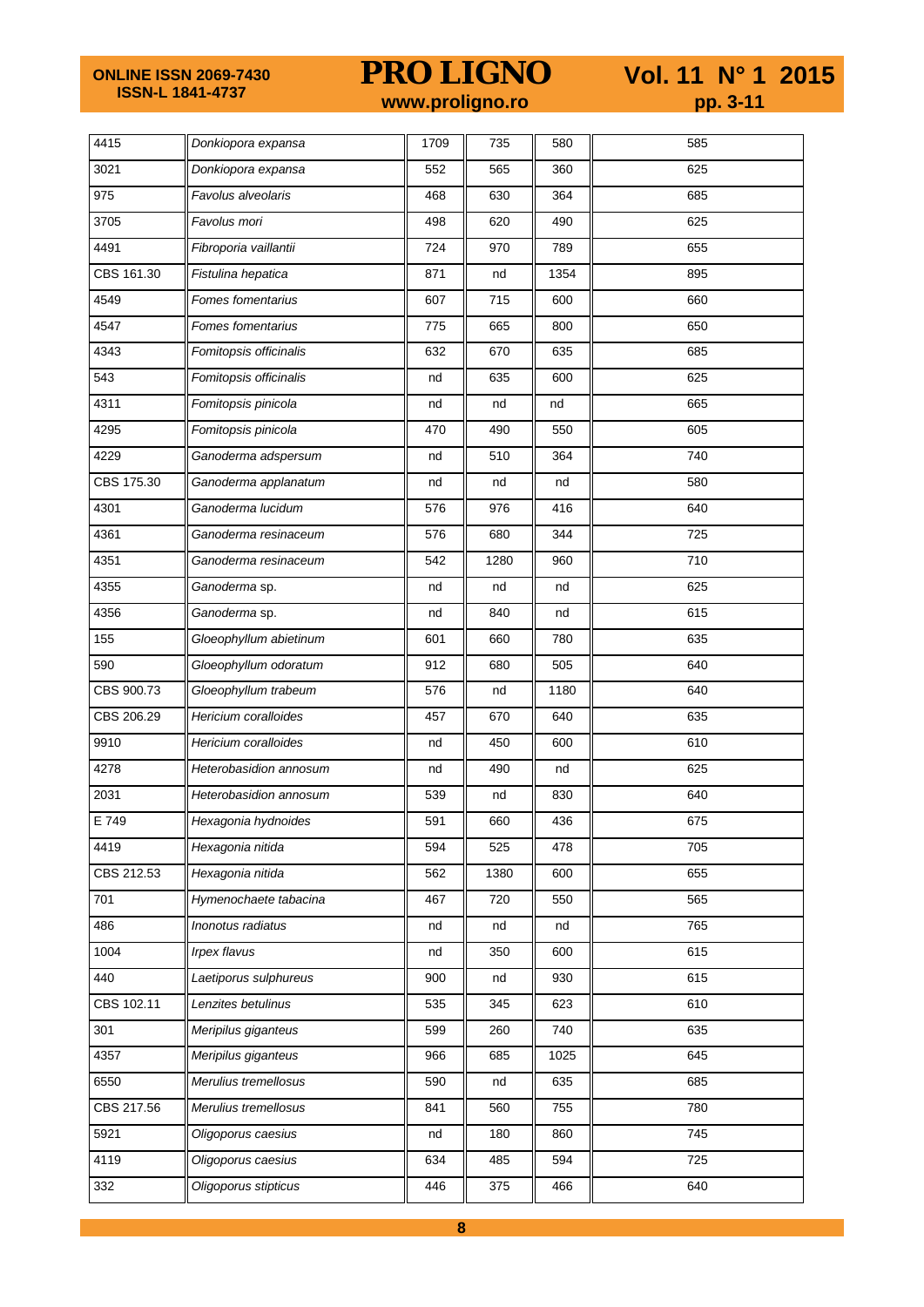**ONLINE ISSN 2069-7430 ISSN-L 1841-4737**

**PRO LIGNO** Vol. 11 N° 1 2015<br>www.proligno.ro pp. 3-11

| CBS 298.33 | Oxyporus latemarginatus    | 578  | nd   | nd   | 705 |
|------------|----------------------------|------|------|------|-----|
| 279        | Oxyporus latemarginatus    | 579  | 720  | 416  | 640 |
| 365        | Oxyporus latemarginatus    | 596  | nd   | nd   | 655 |
| 4211       | Oxyporus latemarginatus    | 580  | 780  | 740  | 640 |
| 4370       | Oxyporus sp.               | 630  | 650  | 1100 | 740 |
| 190        | Perenniporia fraxinea      | 550  | 1270 | 1000 | 625 |
| 4597       | Perenniporia medulla-panis | 565  | 670  | nd   | 640 |
| 4553       | Perenniporia subacida      | 556  | 624  | nd   | 675 |
| 549        | Perenniporia subacida      | 356  | 1260 | 580  | 665 |
| 985        | Perenniporia subacida      | 523  | 645  | 850  | 635 |
| 3618       | Phellinus ferreus          | nd   | 640  | 530  | 650 |
| 202        | Phellinus pini             | 494  | 715  | 1270 | 710 |
| 3918       | Phellinus punctatus        | 344  | nd   | 650  | 750 |
| 223        | Phellinus torulosus        | 568  | 680  | 590  | 655 |
| 6570       | Phlebiopsis roumeguerei    | 222  | 520  | 630  | 640 |
| 5430       | Podoscypha bolleana        | 583  | 595  | 1283 | 810 |
| 4317       | Podoscypha petalodes       | 1234 | 650  | 640  | 670 |
| 7034       | Podoscypha ursina          | 528  | 720  | 800  | 745 |
| 182        | Polyporus melanopus        | 401  | nd   | nd   | 735 |
| 900        | Polyporus melanopus        | 488  | 360  | 612  | 690 |
| 3602       | Polyporus melanopus        | 655  | 750  | 475  | 740 |
| 1194       | Rigidoporus lineatus       | 603  | 650  | 960  | 600 |
| 3027       | Rigidoporus ulmarius       | 425  | 380  | 600  | 600 |
| CBS 235.33 | Serpula lacrymans          | 586  | 705  | 1150 | 670 |
| 986        | Spongipellis spumeus       | 617  | 705  | 640  | 715 |
| 349        | Spongipellis spumeus       | 572  | 435  | 620  | 725 |
| 988        | Spongipellis spumeus       | 441  | 855  | 540  | 565 |
| 314        | Spongipellis spumeus       | 511  | 485  | 750  | 640 |
| 154        | Spongipellis spumeus       | nd   | 600  | 640  | 650 |
| 4566       | Spongipellis spumeus       | 545  | 600  | 790  | 755 |
| 3837       | Stereum rugosum            | nd   | 385  | 600  | 615 |
| CBS 529.50 | Stereum sanguinolentum     | 479  | 685  | 650  | 660 |
| 4166       | Trametes odorata           | 622  | nd   | 612  | 665 |
| 166        | Trametes odorata           | nd   | 575  | nd   | 740 |
| 534        | Trametes odorata           | 532  | 320  | 577  | 740 |
| 288        | Trametes pubescens         | 568  | 535  | 410  | 615 |
| 171        | Trametes versicolor        | 401  | 555  | 357  | 640 |
|            |                            |      |      |      |     |
| BS 737.85  | Trametes versicolor        | 411  | 345  | 590  | 625 |
| 34671      | Trametes versicolor        | 423  | 600  | 940  | 725 |

After sequencing, we obtained 53 nucleotide sequences with ITS lengths of between 555 and 653 bp.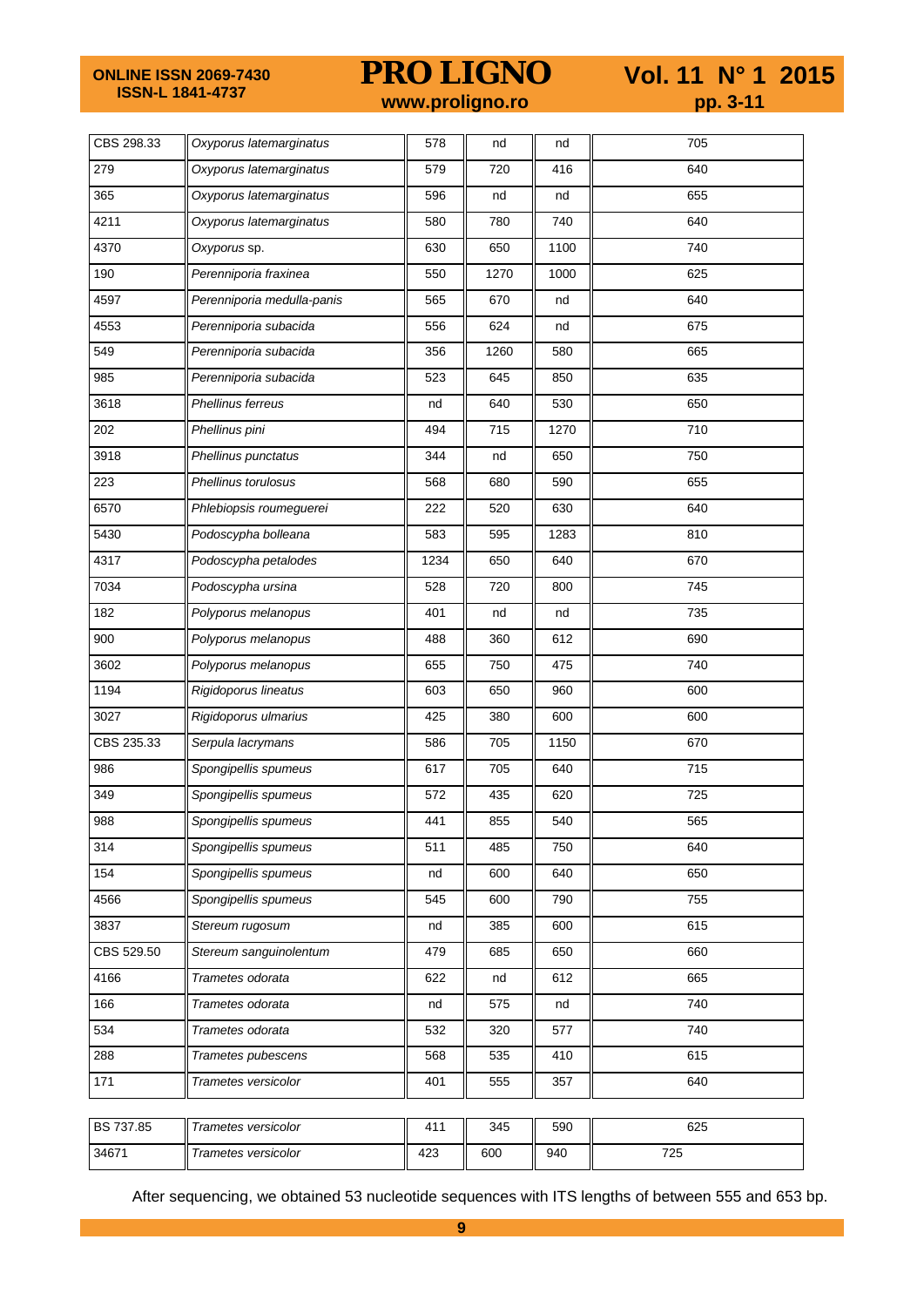# **PRO LIGNO** Vol. 11 N° 1 2015<br>www.proligno.ro pp. 3-11

We found differences in ITS length of around 10 bp in certain genera, such as *Cerrena, Trametes, Oxyporus, Ganoderma* and *Phellinus*. These results confirmed those obtained after PCR/RFLP for certain strains, particularly for the genera *Fomes, Ganoderma, Heterobasidion, Meripilus, Oxyporus, Perenniporia, Polyporus, Spongipellis* and *Trametes*. This margin of error could be used as a tool for differentiating and discriminating between our strains. Indeed, automatic sequencing remains a reproducible method, whilst PCR/RFLP remains a qualitative, not particularly reliable method if it is wished to compare ITS lengths (estimation of molecular weights after visualization of agarose gels).

#### **DISCUSSION**

### **Analysis of ITS restriction polymorphism (RFLP) and size**

The length of the amplified fragments varied from 550 to 895 base pairs. Some similar results have been obtained with numerous other fungus species (Henrion *et al.* 1992, Gardes and Bruns 1993). The differences in ITS length between strains can be used as an initial characterization element, though without being able to give an indication of the type of rot. In addition, this evaluation of the number of ITS base pairs for the different strains revealed the following situations: 47% of the ITS studied had a length of between 600 and 650 bp, 16% between 650 and 675 bp and 17% between 725 and 750 bp. The remaining 20% of strains were divided fairly regularly between 550 and 895 bp (outside the aforementioned classes) for their ITS length.

In view of these results, we suggest that the polymorphism detected was due to mutations at the enzyme restriction sites (restriction polymorphism). In fact, the PCR/RFLP technique is based on detecting variability in the nucleotide sequence of genomic DNA after digestion by restriction enzymes.

We believe that an evolution mechanism, probably based on uneven crossing-over, regularly homogenized the copies of ribosomal DNA and was opposed to their divergence by an accumulation of mutations (Srivasta and Schlessinger 1991).

We found that molecular weight readings on agarose gel for the amplificates exhibited imprecision amounting to around 12%. The charge of a molecule of DNA is proportional to its length and the frictional forces acting upon it during migration are linked to its length. Consequently, the longer a molecule is, the more slowly it will migrate. Thus, in theory, gel electrophoresis can be used to separate a mixture of DNA molecules according to their sizes. The dimension of the pores in the gel and their uniformity are decisive parameters for the resolution power of a gel which, at best, can only be a few dozen base pairs. In this work, all the electrophoresis operations were carried out under similar conditions, migrated with the same voltage and with the same equipment.

For 10 strains, we found it was impossible to obtain an amplificate, presuming that each strain had its particularities, as the fungus varied as much in the quality of the DNA obtained as in the quantity of DNA. We assumed that the pigments remaining after DNA extraction would inhibit Taq polymerase by blocking the elongation phase. A similar situation was encountered with the genus *Pisolithus*. Adding high doses of Bovine Serum Albumin, up to 1mg/ml, in the PCR reagents makes it possible to contain such inhibiting effects. It would be feasible to carry out these PCR reactions, eliminating the pigments remaining after the conventional DNA extraction protocol, by adding 1mg/ml of Bovine Serum Albumin as required.

The sum of the numbers of base pairs for the fragments of each restriction profile led to the identification of three situations, which could be interpreted as follows. The first case matched the theory perfectly: the sum of the numbers of base pairs for the fragments of each restriction profile corresponded to the molecular weight of the ITS. In the second case, it can be suggested that the restriction enzyme used generated small fragments likely to be "lost" in the gel during migration, or that the enzyme used generated two fragments or more with an identical molecular weight. The possible interpretations for the third case are more complex and we put forward two hypotheses. First hypothesis: the strains studied were, in fact, mixtures of several individuals possessing an ITS with the same number of base pairs. Second hypothesis: the strains studied were dikaryotic and heterozygous, at least for this portion of ribosomal DNA. This second hypothesis can explain, at most, a doubling of the number of base pairs compared to the number of base pairs of the initial undigested fragment. In some cases, we found sums that were between 2 and 3 times the number of base pairs of the undigested fragment. In those cases, we can suggest that different families (from 2 to 3 at least) of ribosomal genes are able to exist side by side inside the same thallus. Such a situation had already been suspected for another group of fungi: the red milk caps (Guerin-Laguette 1998).

PCR/RFLP can be used to rapidly reveal the variability of a nucleotide sequence. However, this method calls for the compilation of a large database of personal information that is difficult to exchange due to the great sensitivity of the PCR reaction (DNA concentration, amplification conditions) and imprecision in the band size readings; this largely limits the development possibilities for this method for analysing diversity in new populations. PCR/RFLP therefore seems to be a tool that needs to be limited, for example, to followup work in the laboratory or *in situ,* of strains that are already known and listed in databases.